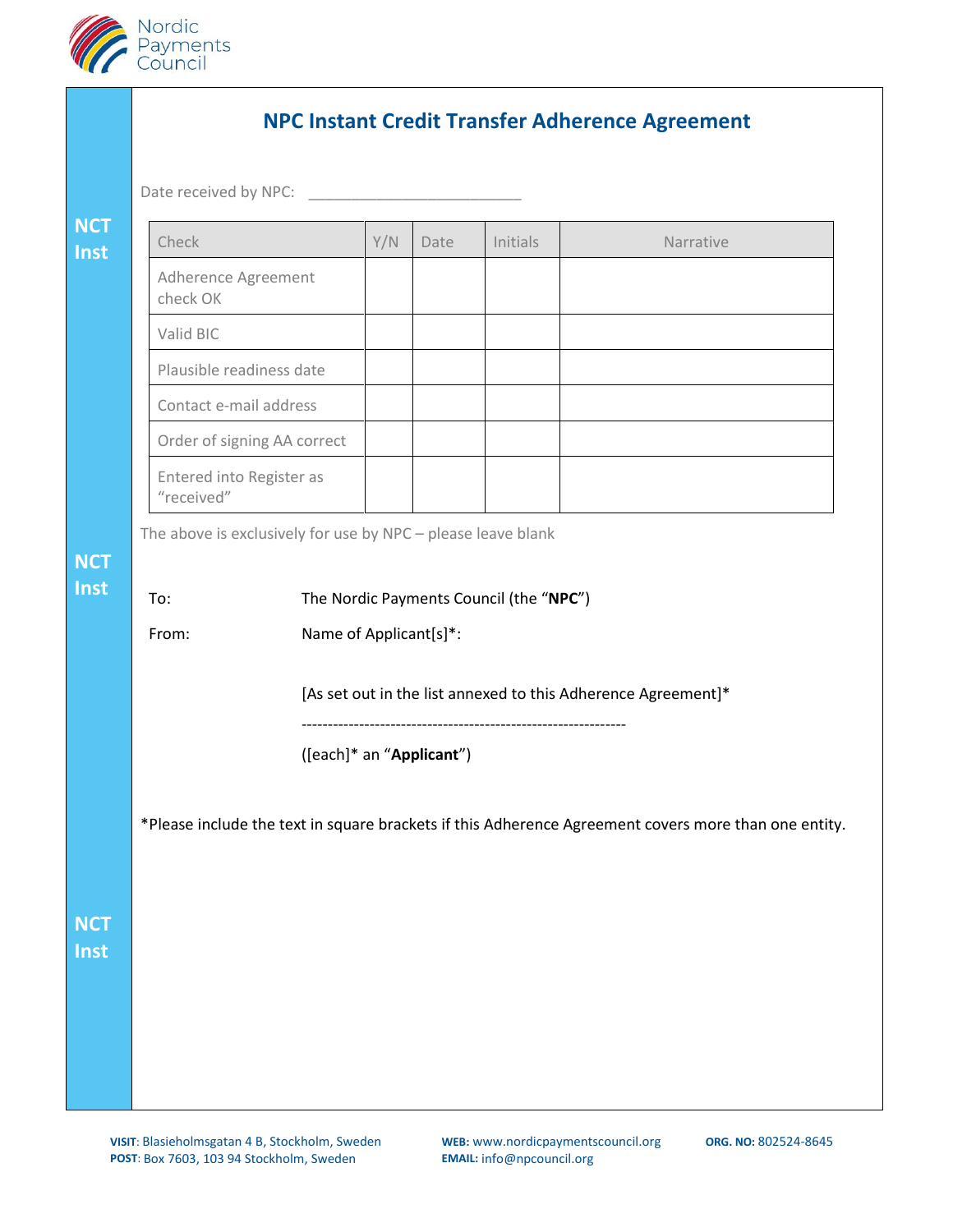

## **PREAMBLE**

- (A) The NPC Instant Credit Transfer Scheme (the "**Scheme**") is an Instant Credit Transfer Scheme for specified Scheme Currencies used by NPC Participants from a country listed in the EPC List of SEPA Scheme Countries as defined in the NPC Instant Credit Transfer Scheme Rulebook (the "**Rulebook**"), from Greenland or from the Faroe Islands.
- (B) The NPC oversees the operation of the Scheme in accordance with the terms and conditions set out in the Rulebook.

## **NCT Inst**

- (C) The Rulebook sets out the rights and obligations of all entities bound by its terms (the "**Participants**"), and the NPC and binds each Participant to comply with their obligations to the NPC and to all other Participants pursuant to the rules set out therein.
- (D) The NPC, acting on its own behalf and on behalf of all Participants, will notify the Applicant of the date following the Readiness Date as defined below on which this NPC Instant Credit Transfer Adherence Agreement (the "**Adherence Agreement**") becomes effective (the "**Effective Date**") as between the Applicant, the NPC and other Participants.
- (E) As of the Effective Date the Applicant shall become a Participant and be bound to all the obligations, and entitled to all the benefits, set out in the Rulebook.

## **IT IS HEREBY AGREED AS FOLLOWS:**

- 1. The Applicant hereby undertakes to all Participants and to the NPC to perform the obligations imposed by and to comply with the provisions of the Rulebook, as modified from time to time, with effect from the Effective Date.
- 2. The Applicant acknowledges and undertakes the following:
	- 2.1. The Applicant is a NPC Scheme Member or has been approved by the NPC's Board of Directors as meeting the eligibility requirements in the NPC Bylaws for a NPC Non-Member Participant.
	- 2.2. The signatories of the Applicant [and the agent signing on behalf of the Applicant] have all necessary corporate authorisations and the power and authority to bind the Applicant to the Rulebook.
	- 2.3. The Applicant ensures that it satisfies and will at all times during its participation in the Scheme satisfy the eligibility criteria for participation in the Scheme as set out in the Rulebook. If at any time, the Applicant has reason to believe that it no longer satisfies such criteria, or may be unable to satisfy such criteria, it shall notify the NPC immediately of the circumstances.
	- 2.4. The Applicant is in a position to comply with all of the obligations set out in the Rulebook by the "**Readiness Date**" as stated in the accompanying Schedule.

## **NCT Inst**